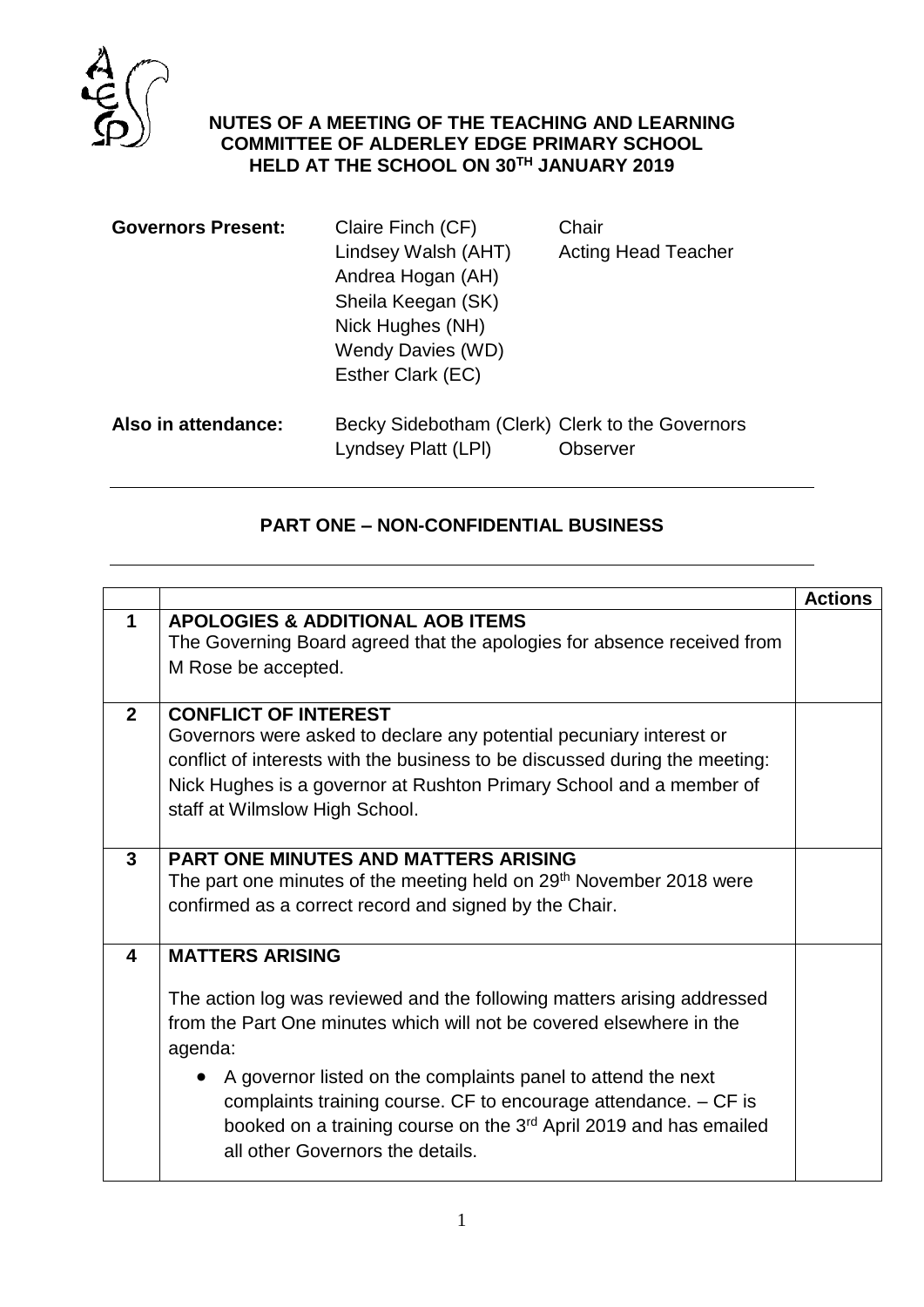|   | Further consideration to be given to training for governors on how to<br>make effective challenge, potentially to be delivered by the LP. Tony<br>Smith to check governor availability and interest in training. $- A$<br>twilight session has been booked with the Learning Partner (LP) on<br>the 17 <sup>th</sup> June 2019 following his visit to the school.                       |           |
|---|-----------------------------------------------------------------------------------------------------------------------------------------------------------------------------------------------------------------------------------------------------------------------------------------------------------------------------------------------------------------------------------------|-----------|
|   | • Governors to be advised of the date of the Parents' information<br>evening on Singapore Maths. - For Yr1 and Yr2 parents the session<br>is to be held on the 30 <sup>th</sup> January 2019, dates are still to be set for<br>the other year groups.                                                                                                                                   |           |
|   | • New Home-School agreement to be finalised and sent out in<br>January 2019. - Governors all approved the New Home School<br>agreement; it will be sent home to parents this week.                                                                                                                                                                                                      |           |
|   | Governors to read and engage with the Governor Development<br>plan. - Governors discussed the Governor Development Plan<br>(GDP) and the Governor Action Plan (GAP) that are both<br>incorporated within the School Development Plan (SDP),<br>clarification is required as to which document the Governors need to<br>follow and whether the two could be combined to avoid confusion. |           |
|   | NH to arrange a meeting with Lesley Sim (LS) to discuss Pupil<br>Premium and to then complete a report and upload to the GVO. -<br>NH met with LS and has discussed Data and Pupil Premium (PP), a<br>meeting has been arranged for next week to discuss Maths. Going<br>forward NH will produce separate reports for the Data and PP visits.                                           |           |
|   | It was confirmed that all other actions have been met.                                                                                                                                                                                                                                                                                                                                  |           |
|   | <b>ACTION:</b> Seek clarification from T Smith (TS) regarding the GDP and GAP<br>over which should be followed and whether the two documents could be                                                                                                                                                                                                                                   | <b>CF</b> |
|   | combined to avoid confusion.<br><b>ACTION:</b> Request TS post the precis from the TCET meetings on GVO for                                                                                                                                                                                                                                                                             | <b>CF</b> |
|   | all Governors to review.<br><b>ACTION:</b> Ensure separate reports are produced for Data and PP Governor<br>Link visits.                                                                                                                                                                                                                                                                | <b>NH</b> |
| 5 | <b>ELECTION OF VICE CHAIR</b>                                                                                                                                                                                                                                                                                                                                                           |           |
|   | A Hogan was elected as Vice Chair during the T&L September 2018<br>meeting for a term of 1 year.                                                                                                                                                                                                                                                                                        |           |
| 6 | <b>GOVERNOR LINK REPORTS</b><br>It was confirmed that the following Governor Link reports from the autumn<br>term 2018 are posted on the GVO.                                                                                                                                                                                                                                           |           |
|   | Safeguarding - Completed and on GVO.                                                                                                                                                                                                                                                                                                                                                    |           |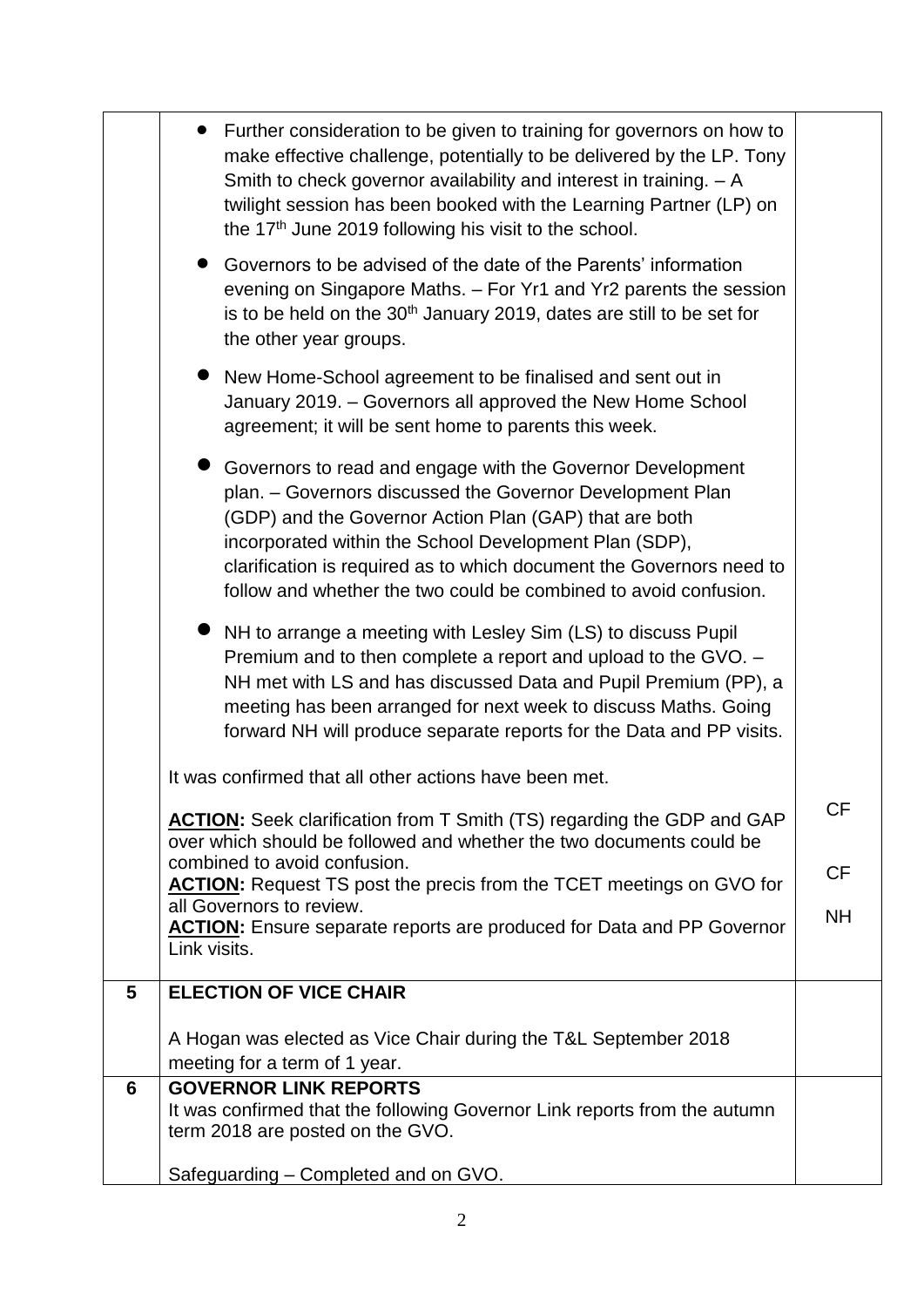|                | SEND - Completed and on GVO.                                                                       |    |
|----------------|----------------------------------------------------------------------------------------------------|----|
|                | EYFS - Completed and on GVO.                                                                       |    |
|                | English - Completed and on GVO.<br>Data - Completed and on GVO. Spring 2019 report is also on GVO. |    |
|                | Pupil Premium - Completed and on GVO. Spring 2019 report is also on                                |    |
|                | GVO.                                                                                               |    |
|                | Maths - Completed and on GVO.                                                                      |    |
|                | Attendance - Still to be Completed.                                                                |    |
|                | PE & Sports Premium - Still to be completed.                                                       |    |
|                | SSDIP - Completed and on GVO.                                                                      |    |
|                |                                                                                                    |    |
|                | <b>ACTION:</b> Complete autumn 2018 Attendance and PE & Sports Premium                             | AH |
|                | Governor Link reports and upload to GVO.                                                           |    |
|                |                                                                                                    |    |
| $\overline{7}$ | <b>STAFFING</b>                                                                                    |    |
|                | The AHT confirmed that staff morale was good; there have been few staff                            |    |
|                | absences so far this school year.                                                                  |    |
|                |                                                                                                    |    |
|                | All staff have completed a Teacher Workload Survey and a group                                     |    |
|                | discussion of each question has also been held. Staff agreed that the                              |    |
|                | biggest impact on their workload was the amount of administration                                  |    |
|                | teachers are currently expected to do such as photocopying, chasing slips                          |    |
|                | and booking coaches.                                                                               |    |
|                |                                                                                                    |    |
|                | Q. Can't the Office Staff take over those jobs?                                                    |    |
|                | A. No, the Office Staff are already working at capacity and do not have the                        |    |
|                | time to take on any more workload.                                                                 |    |
|                |                                                                                                    |    |
|                | The Governors discussed the possibility of employing an Office Junior to                           |    |
|                | help reduce the day to day administration currently being carried out by the                       |    |
|                | Teachers and existing Office Staff. The AHT has arranged to bring this up                          |    |
|                | with the Assets Committee as it will impact the school budget. Governors                           |    |
|                | agreed that on analysis of the Teacher Workload Survey they would be in                            |    |
|                | full support of recruiting an Office Junior if the budget allowed. The                             |    |
|                | Committee discussed the cost impact of additional staff, but agreed staff                          |    |
|                | wellbeing was a priority.                                                                          |    |
|                |                                                                                                    |    |
|                | Q. Could the School use volunteers in a smarter way?                                               |    |
|                | A. The issue is that you cannot rely on volunteers always being in and                             |    |
|                | there is a huge issue with data protection and privacy.                                            |    |
|                | Q. Volunteers are under utilised in the community. Adverts can be                                  |    |
|                | posted asking for specifically skilled people to apply for a voluntary                             |    |
|                | position. Interviews can be held, and if the right person for the job did                          |    |
|                | not apply then the post does not have to be filled.                                                |    |
|                | A. It would have to be the right person.                                                           |    |
|                | In addition to assist staff the two briefings held on a Monday and Friday                          |    |
|                | mornings have been reduced to just a Friday morning and staff meetings                             |    |
|                | have been limited to 1 hour. If that meeting includes an action, the action                        |    |
|                | must be completed within the hour session. There will be a staff meeting                           |    |
|                |                                                                                                    |    |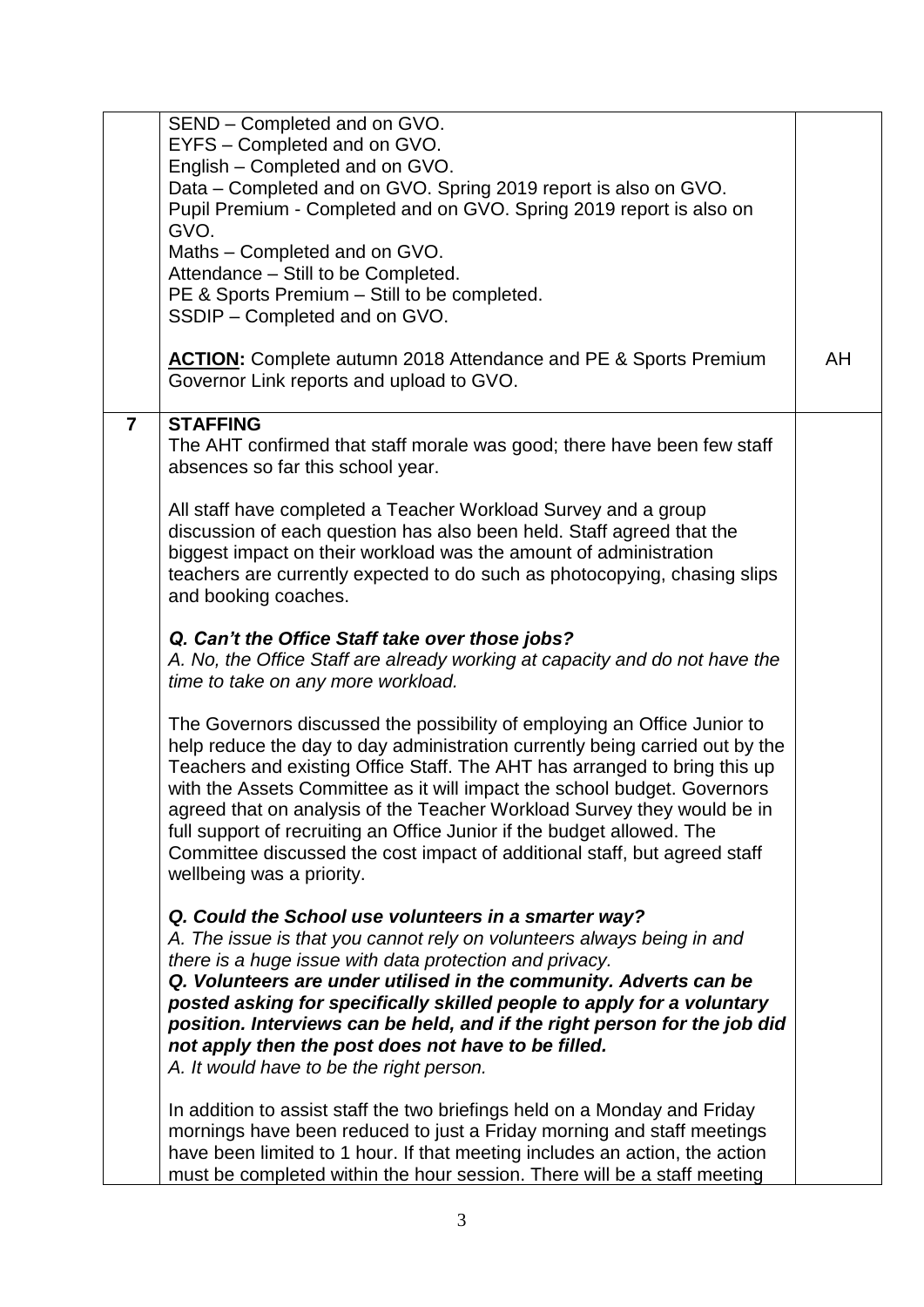|    | each term that is dedicated to updating display boards. Inset days will now                               |           |
|----|-----------------------------------------------------------------------------------------------------------|-----------|
|    | include a training element as well as a session for Subject Leadership                                    |           |
|    | work to be completed.                                                                                     |           |
|    |                                                                                                           |           |
|    | There are aspects of the administration that the Teachers will have to                                    |           |
|    | continue to complete such as the completion of the Evolve risk                                            |           |
|    | assessment for trips, but the areas that the Governors can assist with will                               |           |
|    | be reviewed.                                                                                              |           |
|    |                                                                                                           |           |
|    | The AHT discussed with staff their responsibility to manage their own                                     |           |
|    | workload.                                                                                                 |           |
| 8  | <b>HEADTEACHER</b>                                                                                        |           |
|    | <b>Behaviour Report</b>                                                                                   |           |
|    | There is one reported issue of bullying, this is being dealt with and the                                 |           |
|    | child and parents are being supported in line with the school behavior                                    |           |
|    | policy.                                                                                                   |           |
|    |                                                                                                           |           |
|    | <b>Exclusions</b>                                                                                         |           |
|    | There were no incidents to report.                                                                        |           |
|    |                                                                                                           |           |
|    | <b>Cared for Children</b>                                                                                 |           |
|    | There are no cared for children at the school.                                                            |           |
|    |                                                                                                           |           |
| 9  | <b>GOVERNOR TRAINING</b>                                                                                  |           |
|    | CF confirmed she had refreshed her Safeguarding online training and will                                  |           |
|    | confirm whether she completed her Prevent training in September 2018.                                     |           |
|    |                                                                                                           |           |
|    | EC and WD are in the process of completing their Governor Induction                                       |           |
|    | training.                                                                                                 |           |
|    |                                                                                                           |           |
|    | The AHT confirmed that although it is not a statutory requirement the Staff                               |           |
|    | will be asked to refresh their Prevent training as it is three years since it                             |           |
|    | was last done.                                                                                            |           |
|    |                                                                                                           |           |
|    | <b>ACTION:</b> Confirm that Prevent training was refreshed in September 2018.                             | <b>CF</b> |
|    |                                                                                                           |           |
|    | Q. Where is the Prevent training?<br>A. The link can be found at the back of the Safeguarding or Governor |           |
|    | Induction policies.                                                                                       |           |
| 10 | <b>GVO</b>                                                                                                |           |
|    |                                                                                                           |           |
|    | The Governors felt that GVO was being used more and was being used                                        |           |
|    | effectively.                                                                                              |           |
|    |                                                                                                           |           |
| 11 | <b>POLICIES</b>                                                                                           |           |
|    |                                                                                                           |           |
|    | The following reviewed policies are due to be uploaded to GVO:                                            |           |
|    | Radicalisation                                                                                            |           |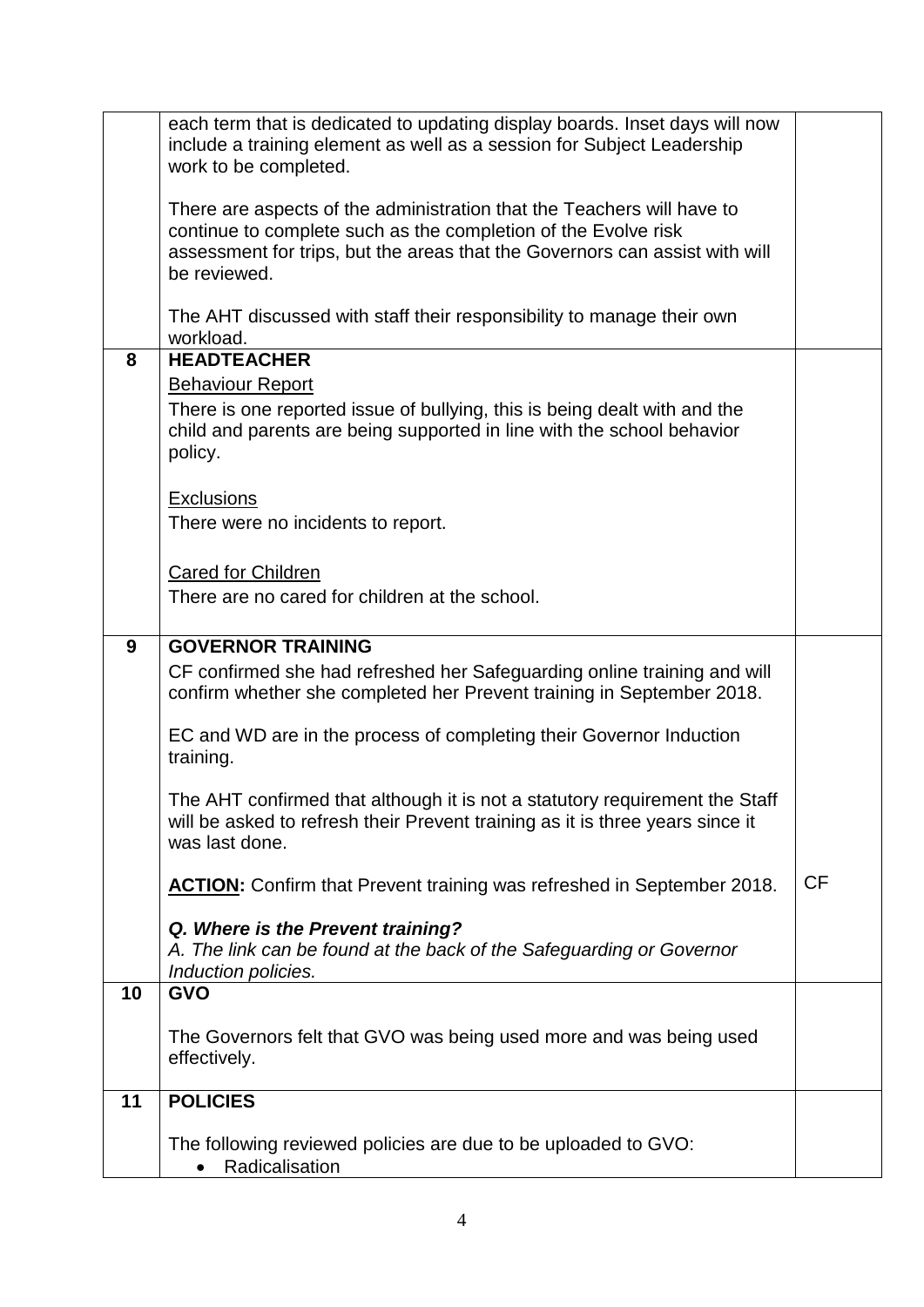|    | <b>NQT</b> Induction<br>$\bullet$<br><b>British Values</b>                                                                                                                                                                                                                                                                                                                                                                                                             |                              |
|----|------------------------------------------------------------------------------------------------------------------------------------------------------------------------------------------------------------------------------------------------------------------------------------------------------------------------------------------------------------------------------------------------------------------------------------------------------------------------|------------------------------|
|    | <b>Resources</b>                                                                                                                                                                                                                                                                                                                                                                                                                                                       |                              |
|    | All four policies have been reviewed by Governors and were approved.                                                                                                                                                                                                                                                                                                                                                                                                   |                              |
|    | Governors were reminded that they must note on GVO after they have<br>read a policy particularly if they had no comments to make.                                                                                                                                                                                                                                                                                                                                      |                              |
| 12 | <b>DIRECTORS REPORT</b>                                                                                                                                                                                                                                                                                                                                                                                                                                                |                              |
|    | The committee agreed that it was useful for the relevant items in the<br>Directors Report to be listed on the agenda for the Committee to review<br>prior to the meeting.                                                                                                                                                                                                                                                                                              |                              |
|    | Governors praised the precis as it highlighted the articles suitable for each<br>committee.                                                                                                                                                                                                                                                                                                                                                                            |                              |
|    | Governors discussed the Directors report and relevant articles as well as<br>how the report should be best utilised and how and when challenges<br>should be made.                                                                                                                                                                                                                                                                                                     |                              |
|    | <b>ACTION:</b> Upload Committee break down of Directors Report to GVO.<br><b>ACTION:</b> Ensure that the relevant items in the Directors Report are listed<br>on the agenda for each meeting.                                                                                                                                                                                                                                                                          | <b>Clerk</b><br><b>Clerk</b> |
| 13 | <b>ANY OTHER BUSINESS</b>                                                                                                                                                                                                                                                                                                                                                                                                                                              |                              |
|    | The following items were discussed:<br>Safeguarding Audit outcomes and action plan.<br>13.1<br>The AHT confirmed she is the school Designated Safeguarding Lead<br>(DSL). AHT with the assistance of the two Deputy DSL has completed an<br>internal Safeguarding audit. The main area of focus following the audit was<br>the necessity to upskill the DSL and Deputy DSL's. Therefore all three<br>have been undertaking the relevant training to ensure compliance. |                              |
|    | The training session, discussed in previous meetings, for the whole staff to<br>attend has been postponed to the summer term.                                                                                                                                                                                                                                                                                                                                          |                              |
|    | It was also noted that there was not previously a specific Safeguarding<br>policy for the children to read. This has now been completed and shared<br>with each class.                                                                                                                                                                                                                                                                                                 |                              |
|    | The school use an online system called 'My Concern' to log any<br>Safeguarding incidents. This system differs from the system used by other<br>schools within Cheshire East, there is now a process in place that allows<br>any Safeguarding information stored on My Concern to be shared with<br>other relevant bodies or secondary schools.                                                                                                                         |                              |
|    | Q. Are special permissions needed from parents to share the<br><b>Safeguarding information?</b>                                                                                                                                                                                                                                                                                                                                                                        |                              |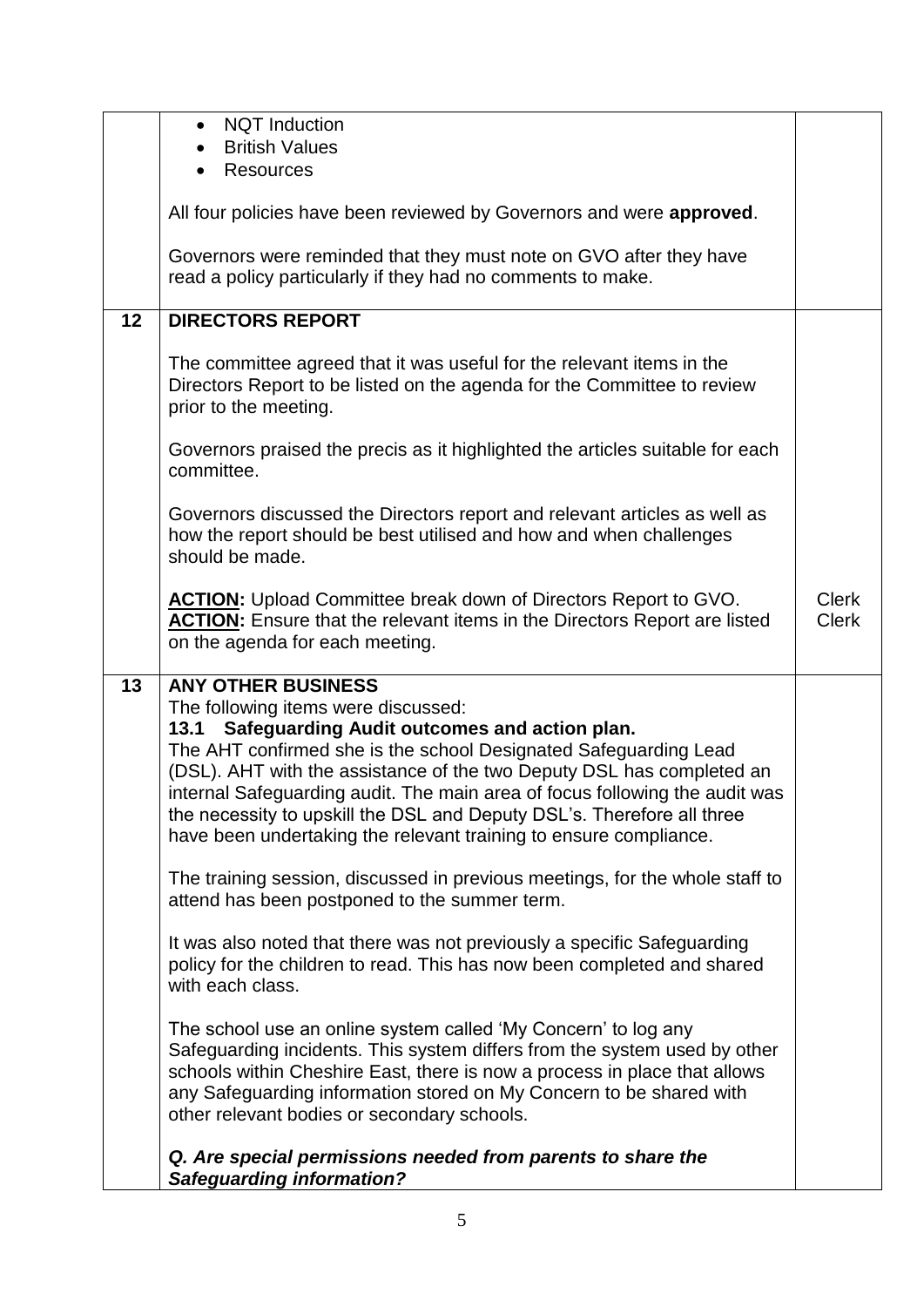*A. No, not when it is a Safeguarding concern that overrides any parental authority.*

## *Q. Is Safeguarding ever audited externally?*

*A. No, it can be requested if the school wishes to but it is not done automatically. The School is very diligent with its recording of any potential incidents.* 

CF confirmed that she had completed an audit from an external source last year.

AHT confirmed that K Reynolds Squirrel Club Manager and DSL has completed her Safer Recruitment training.

## **13.2 New Ofsted framework.**

The new Ofsted Framework was discussed by Governors specifically focusing on the approach to a broad and balanced curriculum. Historically, CF has been the Link Governor for Curriculum, however, given the focus and changes by Ofsted it was agreed that each subject should have its own Link Governor who will produce a snap shot report once a year. The new Subject Link Governors were agreed as follows:

| <b>TIOW OUDJOUL LITTIN OUVOITIONS WORD AGROUGH AS TOINOWS.</b> |           |                    |                  |  |
|----------------------------------------------------------------|-----------|--------------------|------------------|--|
| Science                                                        | WD.       | <b>Staff Link:</b> | O Metcalfe       |  |
| Computing                                                      | WD.       |                    | O Metcalfe       |  |
| History                                                        | <b>SK</b> |                    | L Hilton         |  |
| English                                                        | <b>SK</b> |                    | L Platt          |  |
| <b>EYFS</b>                                                    | <b>SK</b> |                    | L Platt          |  |
| DT                                                             | <b>CF</b> |                    | AHT              |  |
| <b>Music</b>                                                   | <b>CF</b> |                    | H Oduah          |  |
| RE.                                                            | <b>CF</b> |                    | E Gallimore      |  |
| Art                                                            | EC        |                    | L Jackson        |  |
| <b>PSHE/SRE/</b>                                               | <b>EC</b> |                    | L Hilton/ M Rose |  |
| Mental Health/                                                 |           |                    |                  |  |
| <b>Healthy School</b>                                          |           |                    |                  |  |
| <b>PE</b>                                                      | AH        |                    | D Clee           |  |
| Geography                                                      | AH        |                    | H Hill           |  |
| <b>Maths</b>                                                   | NΗ        |                    | L Sym            |  |

Governors agreed it was not feasible to expect a separate meeting date for each of the subject meetings but to include them as part of existing meetings. Separate reports are required for each subject.

**ACTION:** Each Link Governor to compete a snap shot curriculum focused meeting on each subject once a year to assist with ensuring that the school offers a broad and balanced curriculum. The reports are to be shared on GVO and reported back to the T&L Committee. All T&L

The AHT ran through the main changes suggested in the new Ofsted Framework for inspections. The Governors also discussed the proposal to change the current ruling that makes Outstanding schools exempt from routine inspections.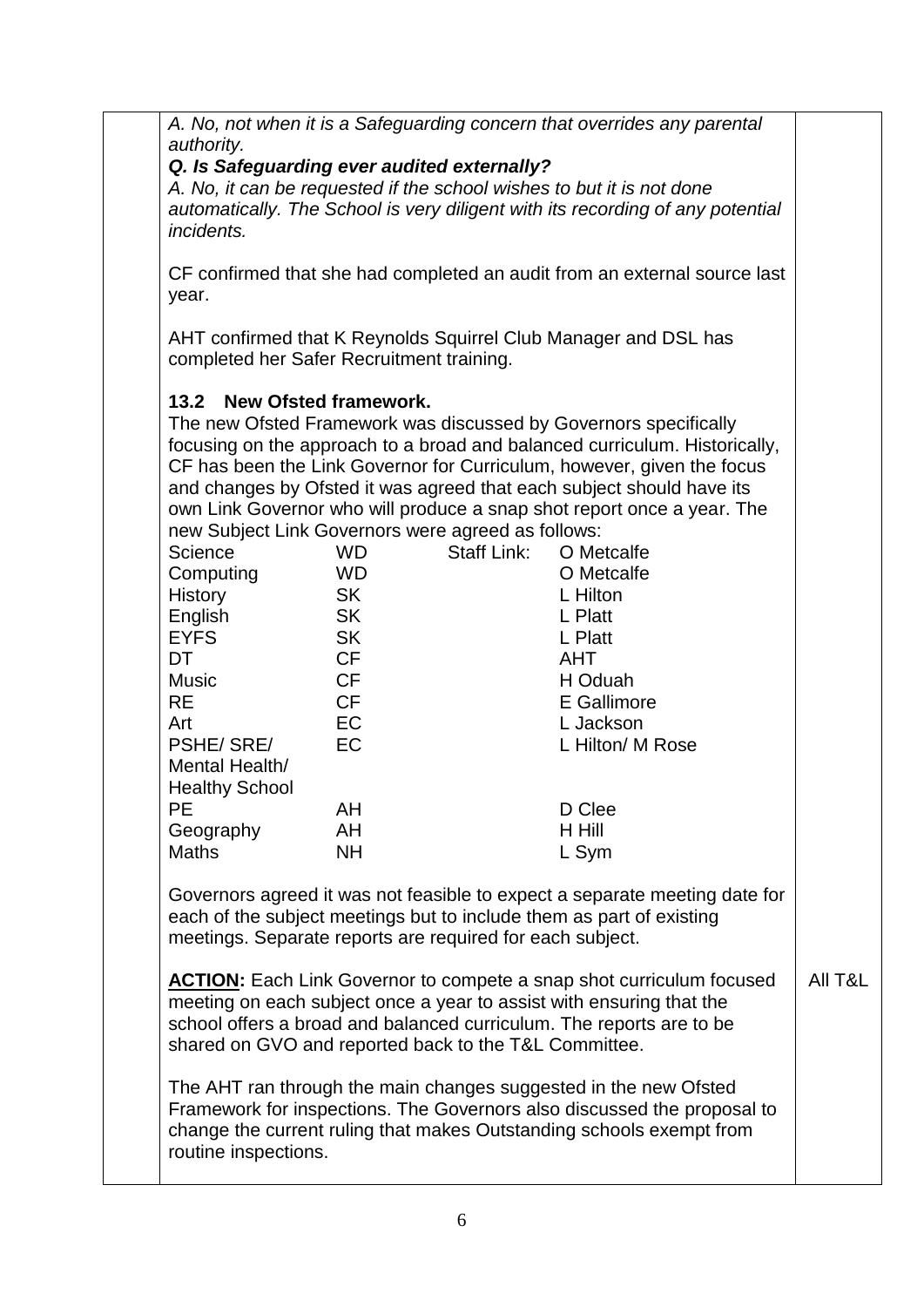| Governors held a discussion about the change in the focus of the<br>importance of data during an Ofsted inspection. AHT confirmed that the<br>school as a whole had always tried to ensure that there was a broad and<br>balanced curriculum. The Staff are now working on how best to articulate<br>the work that they do and how to evidence the impact that they have had<br>on their subject areas. |                   |  |
|---------------------------------------------------------------------------------------------------------------------------------------------------------------------------------------------------------------------------------------------------------------------------------------------------------------------------------------------------------------------------------------------------------|-------------------|--|
| The LP has praised the school in the past on their subject coverage saying<br>it is better than most schools he visits, specifically in Geography. The Staff<br>must now be confident in expressing that if asked.                                                                                                                                                                                      |                   |  |
| Few of the Subject Leads have held their positions long; the school is now<br>working toward giving them the stability to build up their subject further.                                                                                                                                                                                                                                               |                   |  |
| Class Monitor has now been rolled out for all foundation subjects since<br>September 2018. It assists the teachers in seeing the broad depth of the<br>curriculum covered and the amount of work completed.                                                                                                                                                                                             |                   |  |
| 13.4 Mental Health & Wellbeing.<br>There is a follow up session being run on the 5 <sup>th</sup> February 2019 from 4pm<br>to 6pm.                                                                                                                                                                                                                                                                      |                   |  |
| Q. Is this for Staff mental health and wellbeing?<br>A. No, the children's. Staff have already had some training, a fourth Sex<br>and Relationship Education (SRE) day will be introduced this year.                                                                                                                                                                                                    |                   |  |
| M Rose has completed seven specific lesson plans that each look at a<br>different aspect of mental health and wellbeing, these are taught in focus<br>sessions. They are then re-enforced throughout the rest of the year.                                                                                                                                                                              |                   |  |
| It was agreed that if able EC and CF would attend the session on the 5 <sup>th</sup><br>February 2019.                                                                                                                                                                                                                                                                                                  |                   |  |
| <b>ACTION:</b> If possible attend the Mental Health and Wellbeing session on<br>the 5 <sup>th</sup> February 2019.                                                                                                                                                                                                                                                                                      | EC &<br><b>CF</b> |  |
| Q. Has any further work been done with regards to the admission of<br>summer born children?<br>A. It needs to be taken to the FGB as it will impact the Admissions policy<br>for the school. The AHT has raised the issue with Cheshire East, but as<br>entry is only usually deferred on educational grounds Cheshire East have<br>said the school is in the best position to decide.                  |                   |  |

A discussion was held by Governors on the long term impact on a child if their entry to school was deferred by 12 months and the possible precedent the school would be setting if it allowed it on this occasion.

The number of pupils that have applied to the school for September 2019 were briefly discussed, 47 first choices for 30 places. More families are scheduled to be shown around the school.